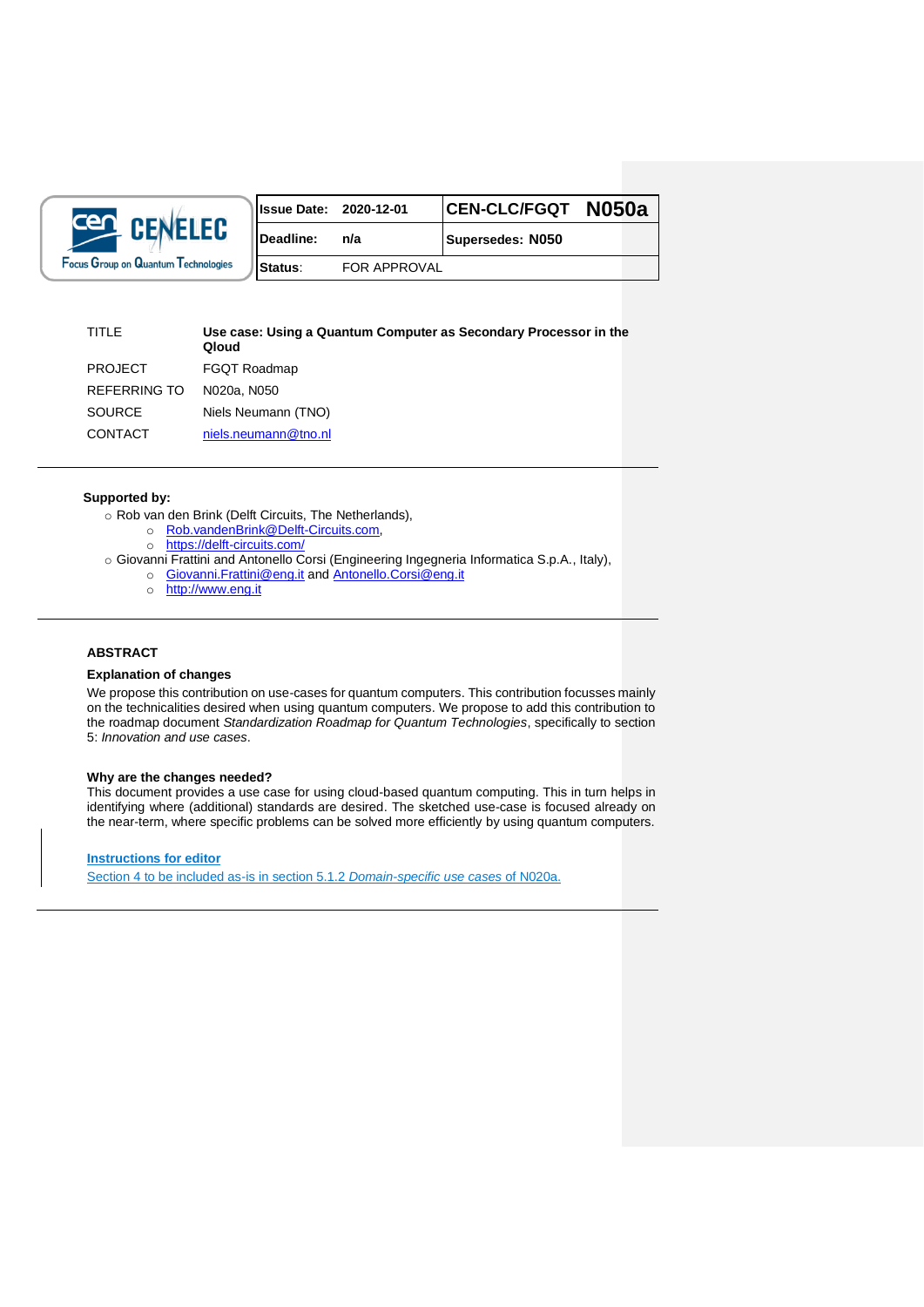# **1. Situation sketch**

Quantum computing has the potential to solve some computational problems efficiently or provide meaningful gains in other problems. Examples of the former are cryptographic related problems, such as prime factorization and the discrete-log problem, and simulations of chemical processes. An example of the latter is machine learning, as quantum computing can provide meaningful gains in the running time, the number of training steps required or in the capacity of associative networks.

It is expected that, at least for the foreseeable future, quantum computers will mainly be hosted on few locations worldwide, which can be accessed remotely. Currently, this means that you have to log on to some programming environment of the host and program your quantum algorithm there. Another option is that you program the quantum instructions locally and then send everything to the host. Ideally however, users are not bothers with technicalities of implementations and low-level quantum instructions, but instead only with the result of a quantum routine.

An example of a high-level quantum computing software-stack is shown in Figure 1. Currently, the separation between a local user and a remote quantum host is high in the stack. Already on a high level, instructions must be programmed or shared with the quantum computer host. Therefore, users are required to program their algorithms in low-level instructions.

The desired separation is however lower in the stack, such that users can program quantum instructions on a high-level and function libraries can be used when programming the quantum or hybrid algorithm.



*Figure 1: A software stack for quantum computing (from: Van den Brink, Neumann, Phillipson "Vision on Next Level Quantum Software Tooling", 2019).*

## **2. Use case of quantum computing**

Suppose a company user has developed an algorithm focussed on pattern-recognition has developed an algorithm has developed a pattern-recognition algorithm with a specific computationally heavy sub-routine. A hybrid algorithm might provide the solution, however this requires the algorithm to be partly run on a classical (super)computer and partly on a quantum computer. As quantum computers are likely to be hosted in the cloud and quantum computing time can be bought.

In this case, there are two points of attention:

- 1. The company user will likely not want to share their algorithm;
- 2. The company user is only interested in the result of the sub-routine.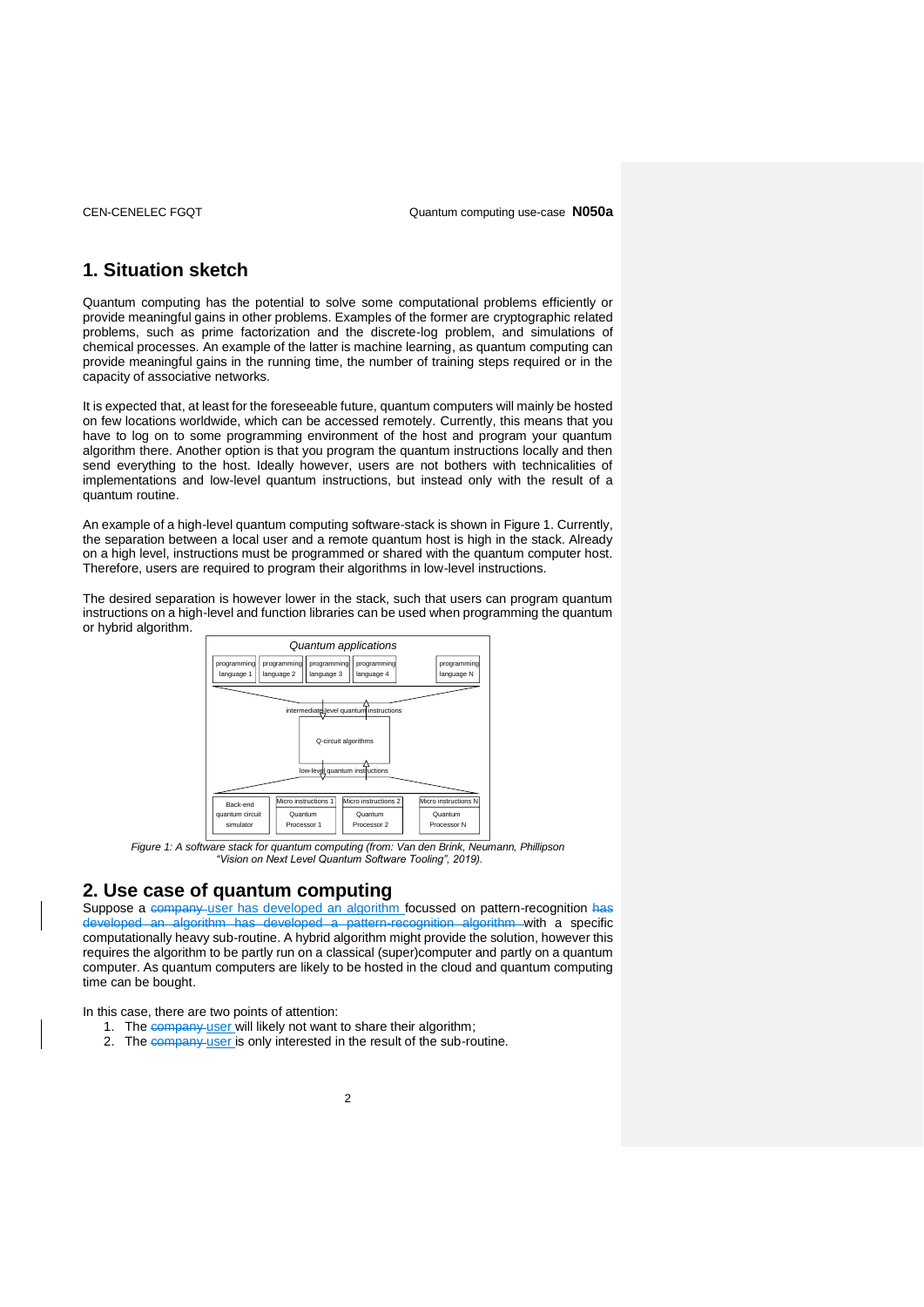### CEN-CENELEC FGQT Quantum computing use-case **N050a**

Currently, the user has to program their algorithm in low-level quantum instruction and provide those to the host, or program the algorithm in an environment provided by the quantum host. Instead, the <u>user</u> should be able to program as high-level as possible. Therefore, a quantum library, with high-level quantum instructions is essential. Instructions in this library are then compiled to lower-level instructions. The library can be hosted at the userside or at the host-side, and similarly for the compilation of the instructions. This quantum library should be callable from most to all often used classical programming languages. The user should be able to opt for running the quantum library locally if the algorithm is confidential or the *user* is not willing to share the algorithm for other reasons. Both the low-level instructions and those supported by the quantum library should at least support a standard instruction set. Note that these standardized low-level instructions are hardwareagnostic. In a compilation step, these instructions can be translated to hardware-specific operations, based on the used hardware-backend.

Furthermore, the compiled quantum instructions are not of interest to the user, instead, only the end-result is. Therefore, also the used backend quantum-technology is in general not of interest and could be decided upon automatically, based on requirements imposed by the algorithm. Finally, error-correcting methods should be applied if needed, without users having to worry about them. Note that it should be possible for users to indicate a preference for specific backends, for instances as user agreements may differ between different quantum computer hosts.

As multiple users may want to use the quantum computer simultaneously, there is a need for protocols, billing and job-control to facilitate who runs first and for how long. For a specific run, the user should be able to interact with the cloud-based quantum computer on what instructions to execute, but also when the calculation is finished and what the results are.

Additionally, the classical part of the algorithm is likely to be run on a high performance computer (supercomputer). Therefore, the supercomputer must be able to interact with the quantum computer, sending instructions and retrieving results.

There are two important notes on the above:

|                                                                      |  |                  |  | The standardized low-level gate set should be universal and hardware-agnostic. By high-      |         |         |  |       |    |
|----------------------------------------------------------------------|--|------------------|--|----------------------------------------------------------------------------------------------|---------|---------|--|-------|----|
|                                                                      |  |                  |  | level compilation to this standardized low-level gate set, it can in a second step be mapped |         |         |  |       |    |
|                                                                      |  |                  |  | to arbitrary hardware-backends. This mapping constitutes translating the low-level gates     |         |         |  |       |    |
| to hardware-specific operations, based on the used hardware-backend. |  |                  |  |                                                                                              |         |         |  |       |    |
| -Current -                                                           |  | quantum-hardware |  |                                                                                              | options | require |  | users | tΩ |
|                                                                      |  |                  |  |                                                                                              |         |         |  |       |    |

| access       | the | devices | trom |          | remote  |     | environment. |        | ™he | term    |
|--------------|-----|---------|------|----------|---------|-----|--------------|--------|-----|---------|
| cloud        |     | this    |      | document | relates |     | to           | how    |     | quantum |
| computers    |     | should  | be   | used     |         | the |              | future | and | has     |
| similarities |     | with    |      |          | the     |     | classical    |        |     | cloud.  |
|              |     |         |      |          |         |     |              |        |     |         |

**quantum computing**

## **4.3. Requirements for quantum computing**

The example presented above sketches various requirements for quantum computing to be practically used:

- A local hybrid programming environment where classical and quantum instructions can be used;
- Support for high-level quantum instructions: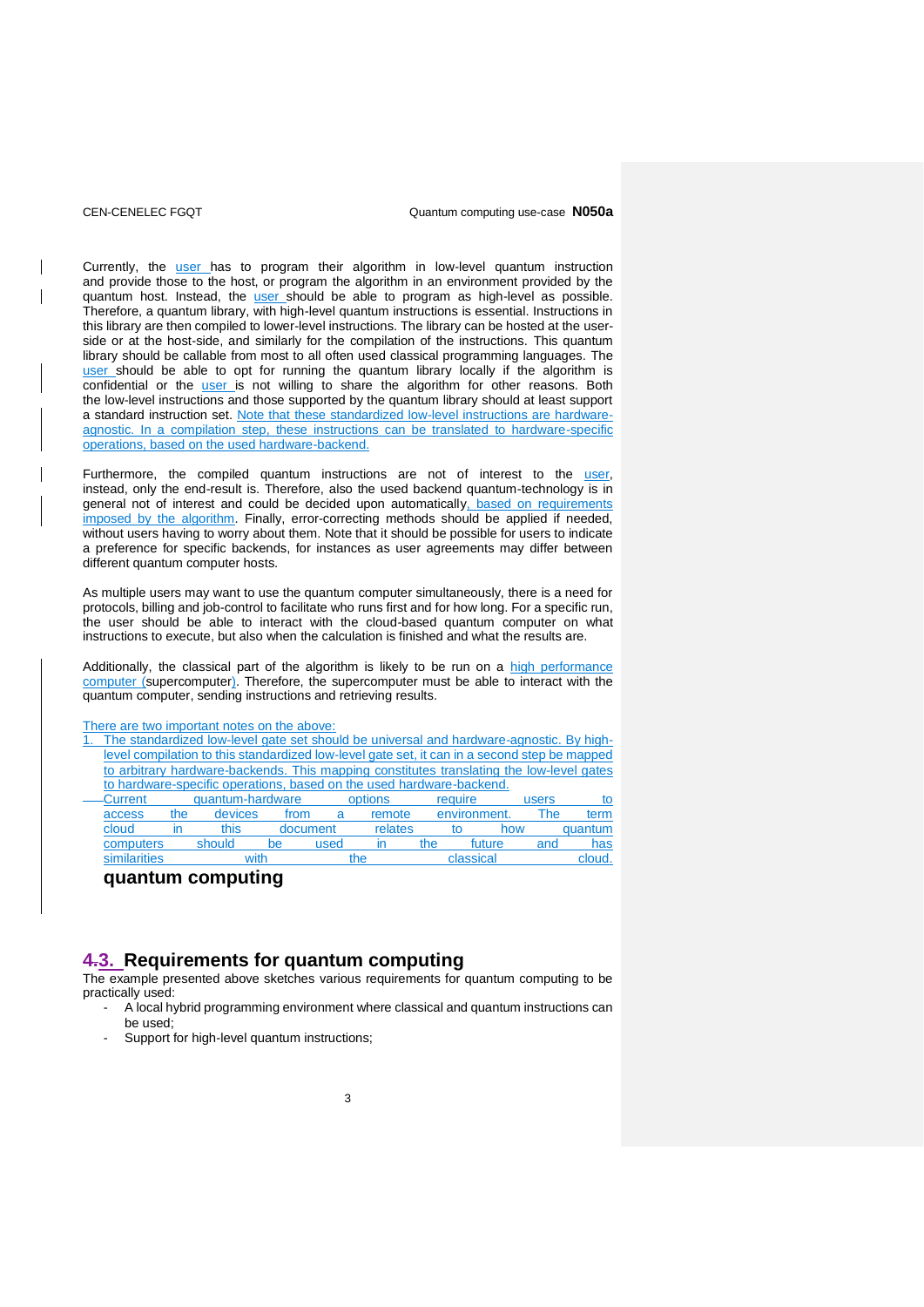- Compilation of these high-level quantum instructions to a set of standardized (hardware-agnostic) low-level instructions (e.g. QASM) and some specific higher level instructions (e.g. quantum Fourier transform);
- Both local and remote support for compilation. The user may opt to compile locally, or may have no preference;
- In case of (hardware-agnostic) low-level instructions send by the user, there should be the option for integration of hardware specific constraints;
- In case of high-level instructions send by the user, there should be messaging to facilitate debugging;
- Protocols on how to interact with the quantum computer, send instructions and retrieve results;
- Protocols on billing and job control to determine who runs first and for how long;
- Compilation of quantum instructions to (hardware-agnostic) low-level instructions such that reconstruction of the original algorithm is hard;
- Translation of (hardware-agnostic) low-level instructions to hardware-specific elementary operations;
- Automatically apply error-correcting techniques (the necessity of these may depend on the specific backend);
- An interface between the quantum computer and supercomputers, to send instructions and provide (intermediate) results.

# **5.4. To be approved text**

The following text is to be approved as-is for section 5.1.2: *Domain-specific use cases*.

## Use Case: Using a Quantum Computer as Secondary Processor in the **Coud**

A user has developed a patternrecognition algorithm with a specific computationally heavy sub-routine. To optimize both the running time and the results, the user wants to run part of its algorithm on a quantum computer without revealing the propriety algorithm. The rest of the algorithm is programmed in an often-used classical programming language and it is run on a classical (super)computer. Only the result of the quantum-subroutine is needed in the rest of the algorithm.

This requires a quantum-host and infrastructure, such that the user can run the quantum-subroutine under the requirements that

- The user can program the algorithm locally in a classical environment using a highlevel classical programming language and additional quantum instructions;
- The quantum instructions can be programmed both on a high- and a low-level;
- The high-level quantum instructions are compiled to hardware-agnostic low-level instructions, either locally or at the host. The company should be able to decide on this;
- The low-level quantum instructions should be from a hardware-agnostic standardized gate set:
- If the **user** decides to compile locally, low-level instructions are send to the cloud-based quantum computer. The user should then also have the option to integrate hardware specific constraints. Additionally, this should be taken care of by the host if needed;
- The hardware-agnostic low-level quantum instructions should then be translated to hardware-specific instructions, corresponding to the backend;
- If the user instead sends high-level instructions to the host, and the instructions are compiled on the host-side, there should be messaging that facilitates debugging. Additionally, the user should be able to integrate specific hardware-constraints. Otherwise, the compiler should take care of this;